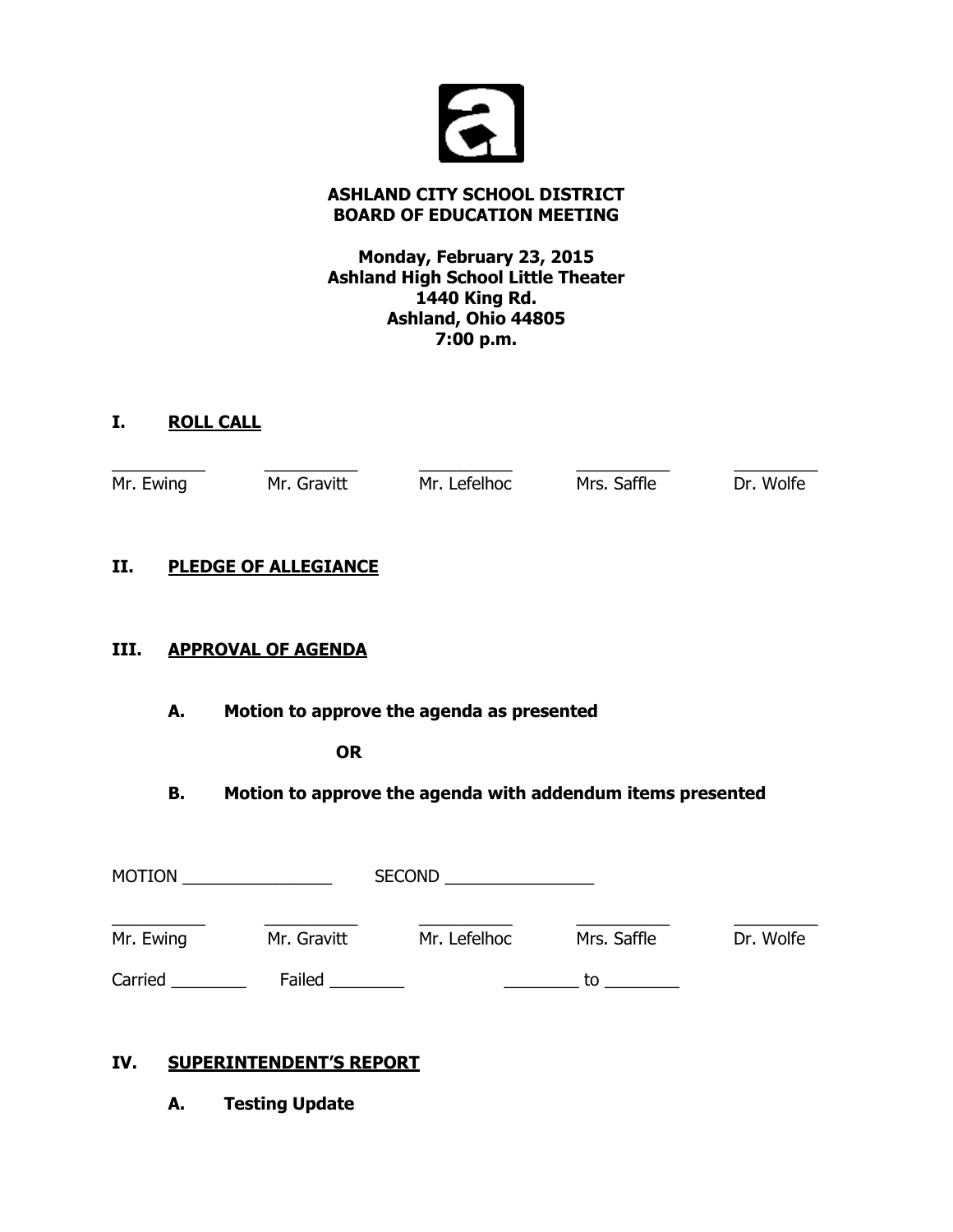**B. Other**

### **V. RECOGNITION OF VISITORS AND PUBLIC PARTICIPATION ON AGENDA ITEMS**

# **VI. FINANCIAL/BUSINESS REPORT**

#### **A. Treasurer's Consent Calendar**

Note: Items under the Treasurer's Consent Calendar are considered routine and will be enacted under one motion. There will be no separate discussion of these items prior to the time the Board votes unless a Board member requests an item be clarified or removed from the calendar for separate action.

|           |    |                              | SECOND __________________                                               |                                                                                                                |           |
|-----------|----|------------------------------|-------------------------------------------------------------------------|----------------------------------------------------------------------------------------------------------------|-----------|
| Mr. Ewing |    |                              | Mr. Gravitt Mr. Lefelhoc                                                | Mrs. Saffle                                                                                                    | Dr. Wolfe |
|           |    |                              | Carried Failed Carried Carried                                          | to to the set of the set of the set of the set of the set of the set of the set of the set of the set of the s |           |
|           |    |                              | The Treasurer recommends the following actions:                         |                                                                                                                |           |
|           | 1. | <b>Financial Report</b>      |                                                                         |                                                                                                                |           |
|           |    |                              | Approval of the Financial Reports (January 2015) as presented.          |                                                                                                                |           |
|           | 2. | <b>Minutes</b>               |                                                                         |                                                                                                                |           |
|           |    | by the Treasurer:            | Approval of the minutes of the following Board meeting(s) as presented  |                                                                                                                |           |
|           |    | <b>Regular Meeting</b>       |                                                                         | January 26, 2015                                                                                               |           |
|           | 3. | <b>Tax Rates and Amounts</b> |                                                                         |                                                                                                                |           |
|           |    | tax amounts and rates:       | The Treasurer recommends approval of the following resolution accepting |                                                                                                                |           |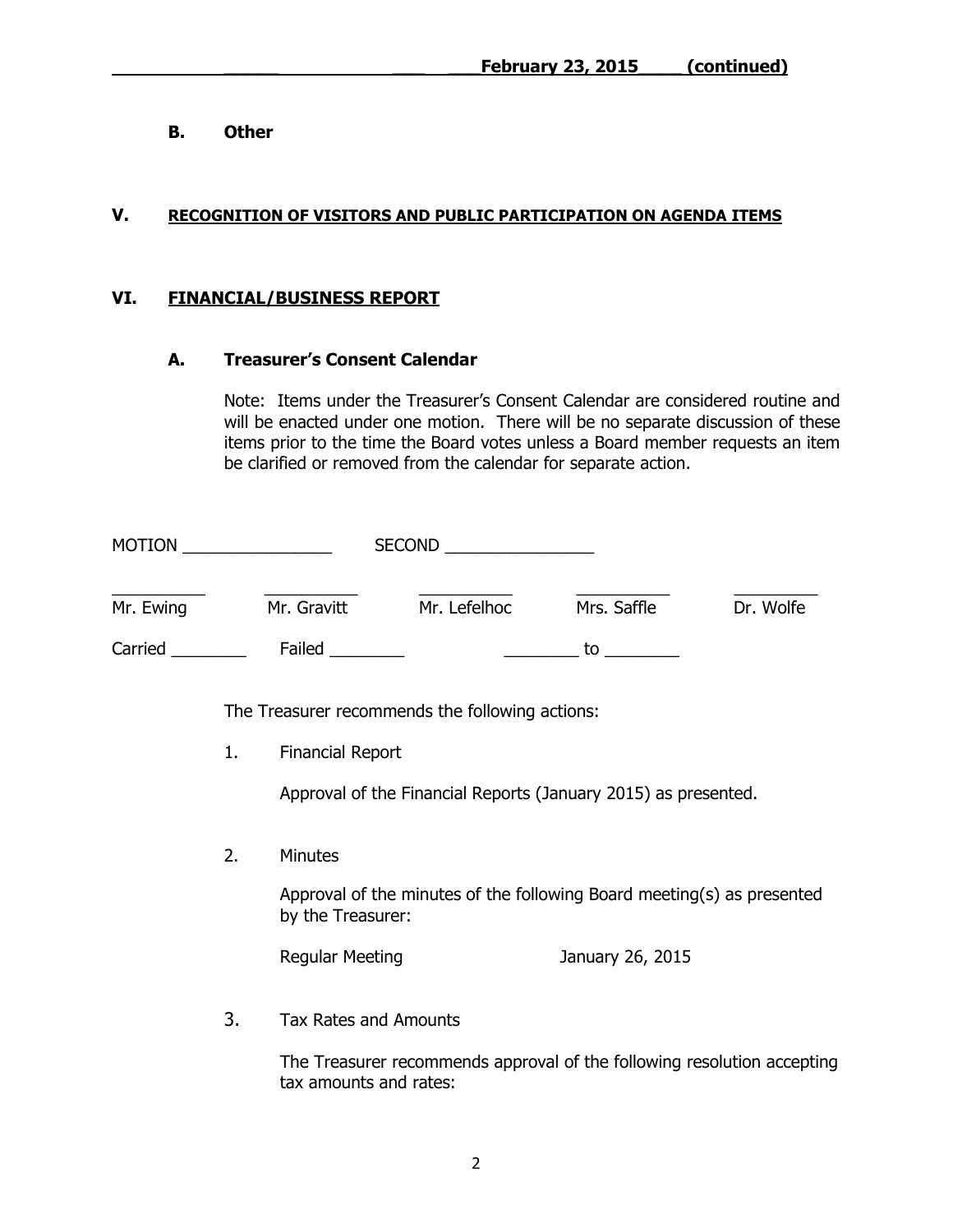Resolution accepting the amounts and rates as determined by the Budget Commission and authorizing the necessary tax levies and certifying them to the County Auditor (Ohio Revised Code 5705.34-5705.35) (EXHIBIT A)

4. Consolidation of Funds

Approve the consolidation of:

018 900A Alternative School Support Fund \$446.35 and 018 900I Intervention Center Fund to the 018 900H High School Support Fund 200 906H to 018 900H=\$2.48 200 914H to 018 900H=\$91.02 200 926H to 018 900H=\$42.59 200 905H to 018 900H=\$29.77

5. Records Retention Schedule

Approve an Addendum to the current Records Retention Schedule (RC-2). (EXHIBIT B)

6.Items Removed for Separate Consideration

\_\_\_\_\_\_\_\_\_\_\_\_\_\_\_\_\_\_\_\_\_\_\_\_\_\_\_\_\_\_\_\_\_\_\_

\_\_\_\_\_\_\_\_\_\_\_\_\_\_\_\_\_\_\_\_\_\_\_\_\_\_\_\_\_\_\_\_\_\_\_\_

\_\_\_\_\_\_\_\_\_\_\_\_\_\_\_\_\_\_\_\_\_\_\_\_\_\_\_\_\_\_\_\_\_\_\_\_

| <b>MOTION</b> |             | <b>SECOND</b> |             |           |
|---------------|-------------|---------------|-------------|-----------|
| Mr. Ewing     | Mr. Gravitt | Mr. Lefelhoc  | Mrs. Saffle | Dr. Wolfe |
| Carried       | Failed      |               | to          |           |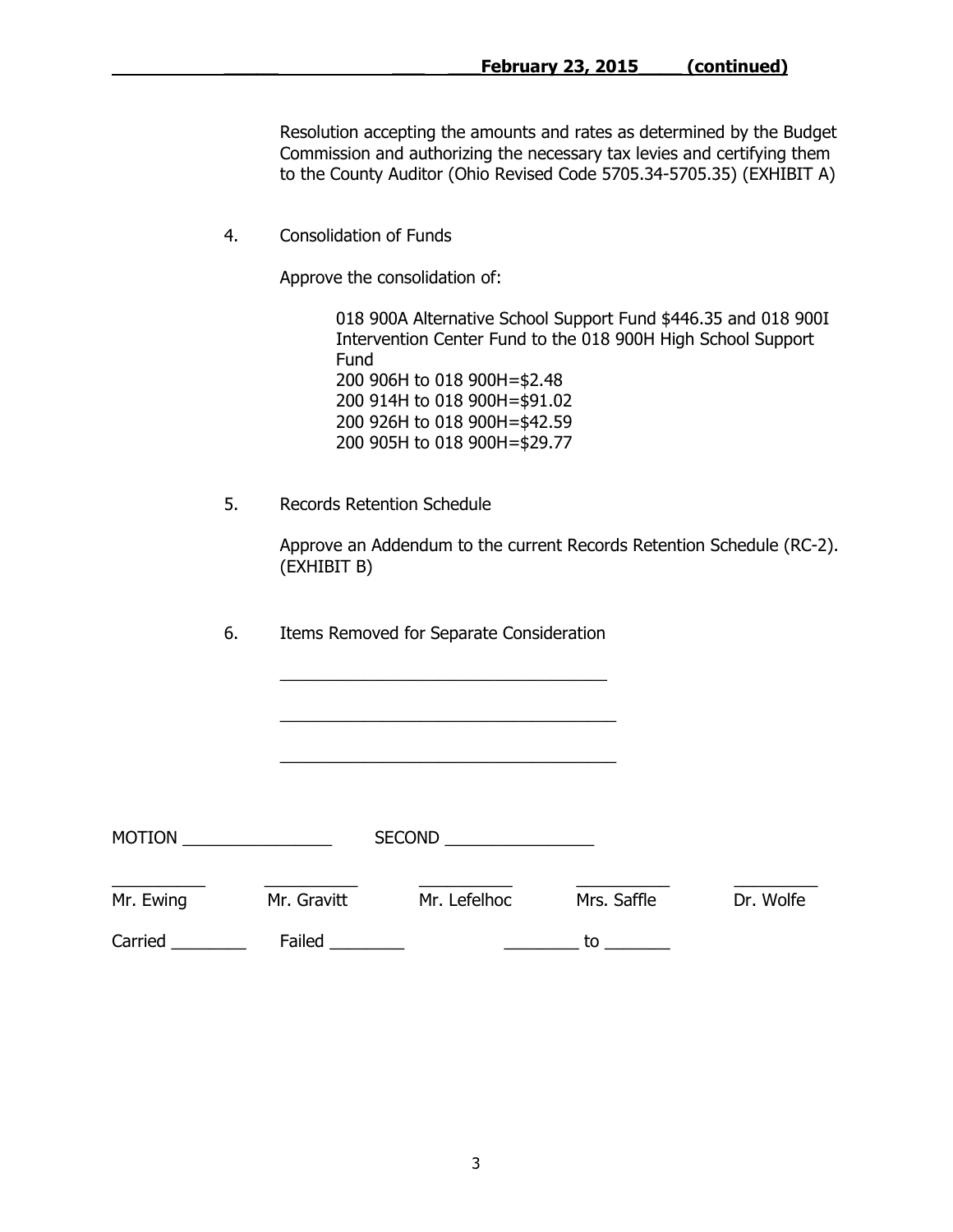#### **VII. NEW BUSINESS**

#### **A. Consent Calendar**

Note: Items under the consent calendar are considered routine and will be enacted under one motion. There will be no separate discussion of these items prior to the time the Board votes unless a Board member requests an item be clarified or removed from the calendar for separate action.

| <b>MOTION</b> |             | <b>SECOND</b> |             |           |
|---------------|-------------|---------------|-------------|-----------|
| Mr. Ewing     | Mr. Gravitt | Mr. Lefelhoc  | Mrs. Saffle | Dr. Wolfe |
| Carried       | Failed      |               | tο          |           |

The Superintendent recommends the following actions:

1. Certificated/Licensed Personnel

Approve the personnel and/or contract recommendations detailed in the exhibit items listed below as per the dates, terms and other applicable conditions specified and pending completion of all state, local and district requirements.

- a. Administrative Contract Renewal (EXHIBIT C)
- b. Substitute Teachers/Home Instructors for the 2014-2015 School Year (EXHIBIT C)
- c. Supplemental Duty Contracts for 2014-2015 (EXHIBIT C)
- d. Certificated Stipends for the 2014-2015 School Year (EXHIBIT C)
- e. PARCC Test Prep Tutors for the 2014-2015 School Year (EXHIBIT C)
- f. Honorarium for the Musical for the 2014-2015 School Year (EXHIBIT C)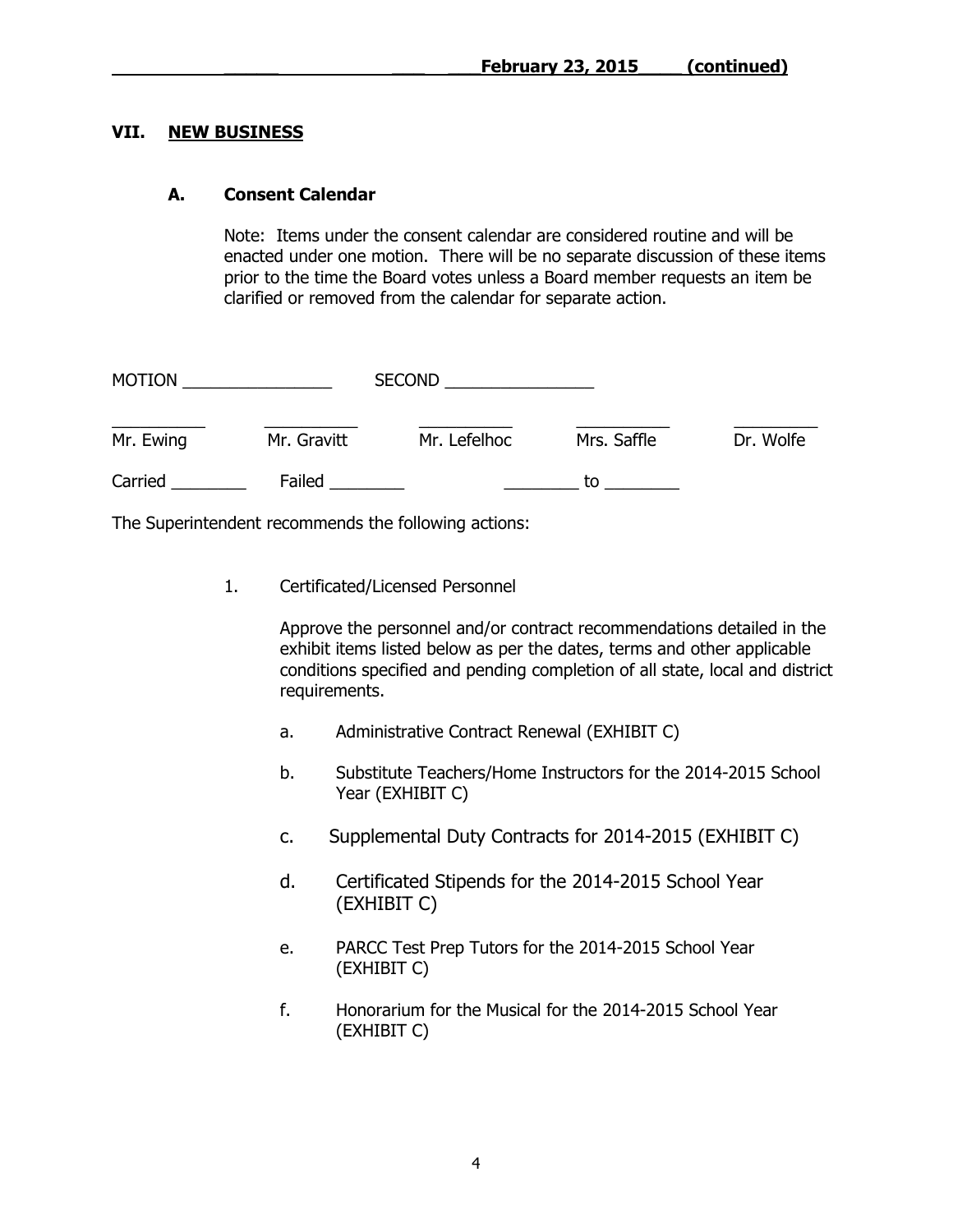2. Support Staff

|           |    | Approve the personnel and/or contract recommendations detailed in the<br>exhibit items listed below as per the dates, terms and other applicable<br>conditions specified and pending completion of all state, local and district<br>requirements. |             |                                                                                                                      |                                                               |           |
|-----------|----|---------------------------------------------------------------------------------------------------------------------------------------------------------------------------------------------------------------------------------------------------|-------------|----------------------------------------------------------------------------------------------------------------------|---------------------------------------------------------------|-----------|
|           |    | a.                                                                                                                                                                                                                                                |             |                                                                                                                      | New Hires for the 2014-2015 School Year (EXHIBIT D)           |           |
|           |    | b.                                                                                                                                                                                                                                                |             |                                                                                                                      | Transfer for the 2014-2015 School Year (EXHIBIT D)            |           |
|           |    | c.                                                                                                                                                                                                                                                | (EXHIBIT D) |                                                                                                                      | Honorariums for the Musical for the 2014-2015 School Year     |           |
|           |    | d.                                                                                                                                                                                                                                                | D)          |                                                                                                                      | Special Duty Contracts for the 2014-2015 School Year (EXHIBIT |           |
|           | 3. |                                                                                                                                                                                                                                                   |             | Items Removed for Separate Consideration                                                                             |                                                               |           |
|           |    |                                                                                                                                                                                                                                                   |             |                                                                                                                      |                                                               |           |
|           |    |                                                                                                                                                                                                                                                   |             | <u> 1989 - Johann John Stein, markin fan it ferstjer fan it ferstjer fan it ferstjer fan it ferstjer fan it fers</u> |                                                               |           |
|           |    |                                                                                                                                                                                                                                                   |             | SECOND ____________________                                                                                          |                                                               |           |
| Mr. Ewing |    | Mr. Gravitt                                                                                                                                                                                                                                       |             | Mr. Lefelhoc                                                                                                         | Mrs. Saffle                                                   | Dr. Wolfe |
| Carried   |    | Failed                                                                                                                                                                                                                                            |             |                                                                                                                      | to                                                            |           |

# **B. Ashland Public Library Trustee Appointment**

The Superintendent recommends approval of the re-appointment of Sandra Hedlund-Tunnell to serve as trustee on the Ashland Public Library Board of Trustees for a term that will expire on December 31, 2022.

| <b>MOTION</b> |             | <b>SECOND</b> |             |           |
|---------------|-------------|---------------|-------------|-----------|
| Mr. Ewing     | Mr. Gravitt | Mr. Lefelhoc  | Mrs. Saffle | Dr. Wolfe |
| Carried       | Failed      | -             | to          |           |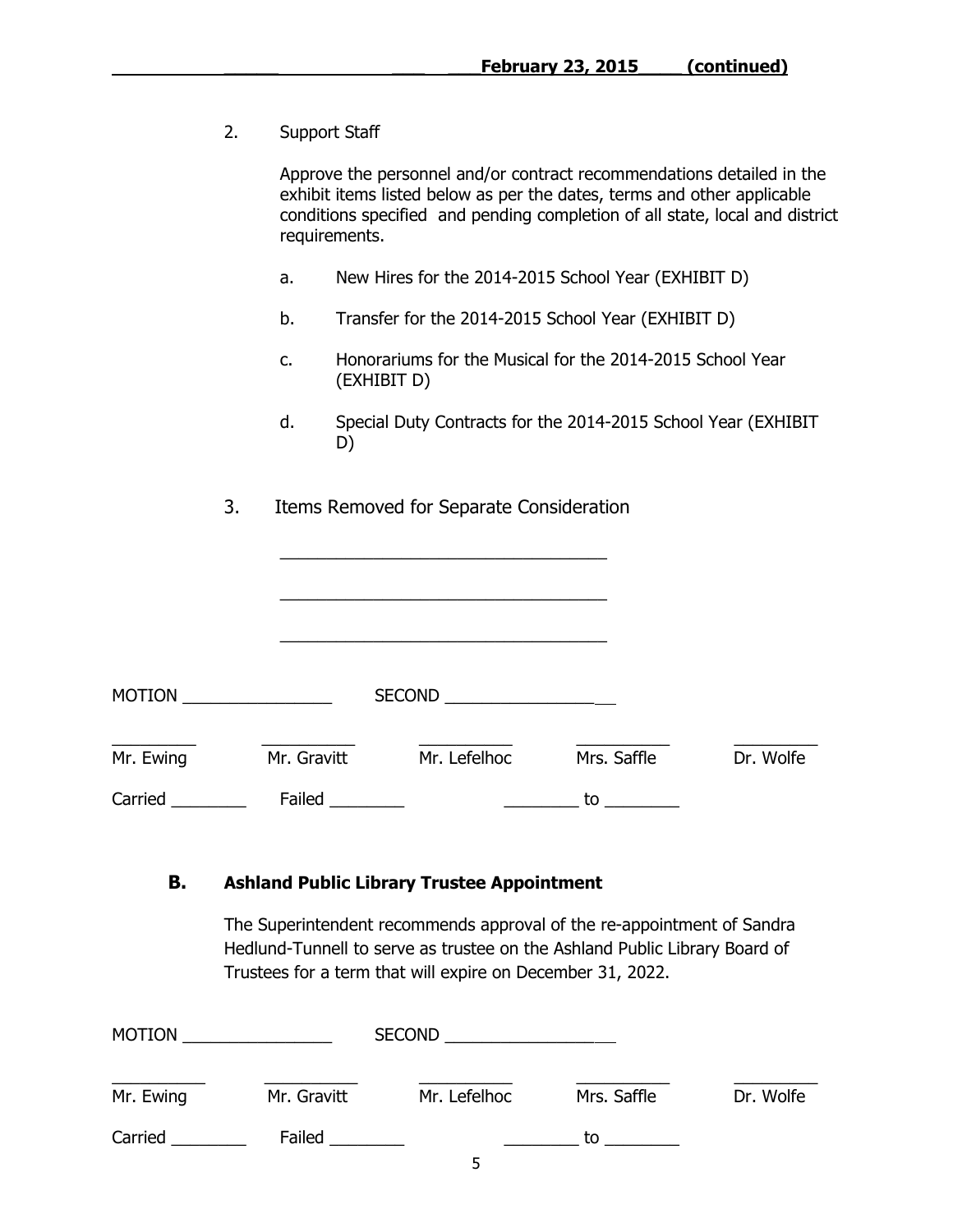# **C. Natural Gas Sales Program Agreement**

The Superintendent recommends entering into a natural gas contract beginning July 1, 2015 thru June 30, 2016 and July 1, 2016 thru June 30, 2017 with Metropolitan Educational Council (MEC) and Direct Energy Business Marketing. The current contract with MEC/Constellation expires June 30, 2015. Five (5) energy suppliers submitted RFP's and Direct Energy was the lowest natural gas supplier. (EXHIBIT E)

| <b>MOTION</b> |             | <b>SECOND</b> |             |           |
|---------------|-------------|---------------|-------------|-----------|
| Mr. Ewing     | Mr. Gravitt | Mr. Lefelhoc  | Mrs. Saffle | Dr. Wolfe |
| Carried       | Failed      |               | tο          |           |

# **D.** Approval of Resolution for Construction – Urgent Necessity

Approve the declaration of urgent necessity, waiving certain bidding requirements, and authorizing solicitation of costs for an addition (4 classrooms) on the elementary school and contracting to perform the work. (EXHIBIT F)

| <b>MOTION</b> |             | <b>SECOND</b> |             |           |  |
|---------------|-------------|---------------|-------------|-----------|--|
| Mr. Ewing     | Mr. Gravitt | Mr. Lefelhoc  | Mrs. Saffle | Dr. Wolfe |  |
| Carried       | Failed      |               | tο          |           |  |

# **E. Approval of Elementary Attendance Zone Change**

Approve the Elementary Attendance Zone change as discussed. (EXHIBIT G)

| <b>MOTION</b> |             | <b>SECOND</b> |             |           |
|---------------|-------------|---------------|-------------|-----------|
| Mr. Ewing     | Mr. Gravitt | Mr. Lefelhoc  | Mrs. Saffle | Dr. Wolfe |
| Carried       | Failed      |               | to          |           |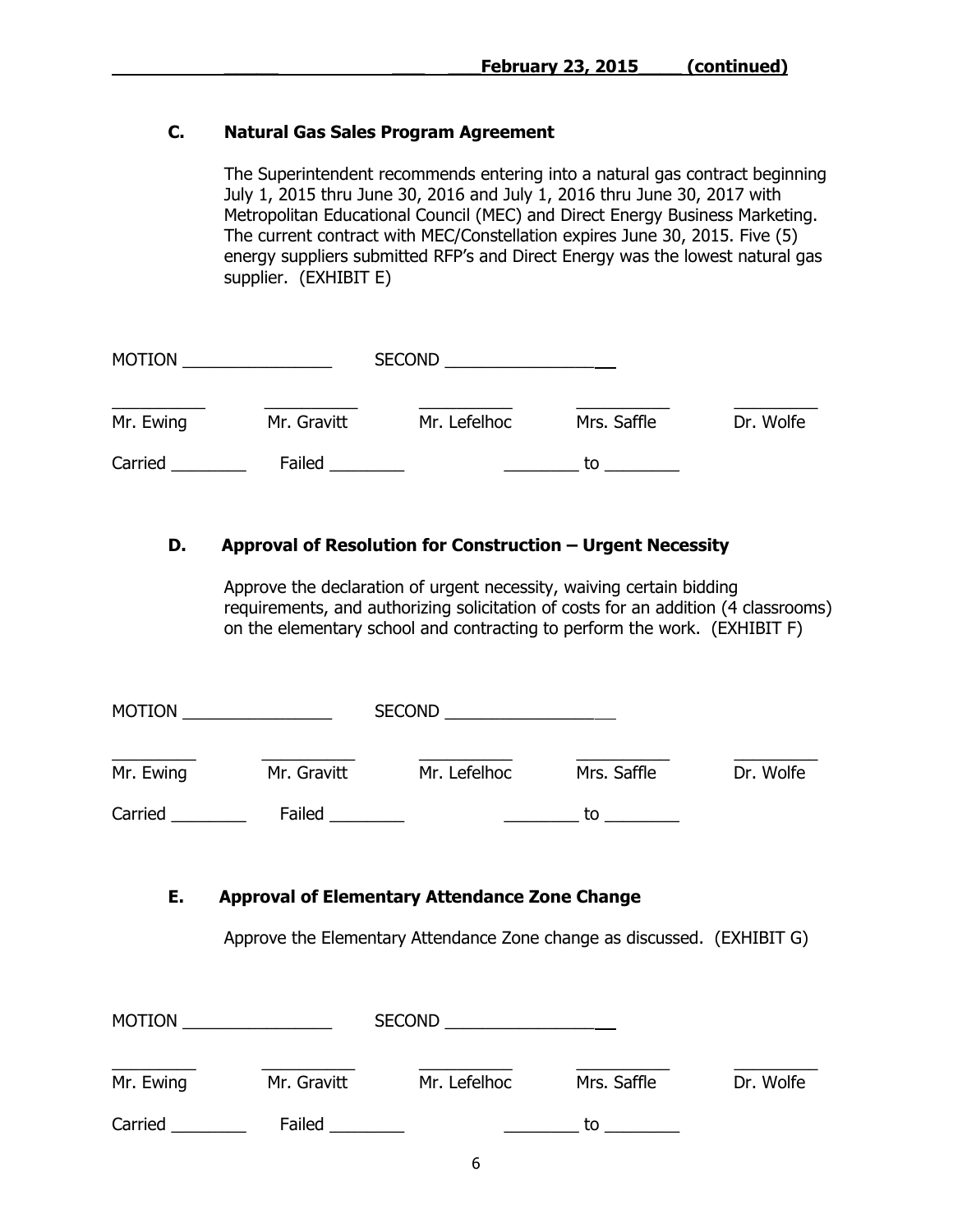# **F. Annexation of Montgomery Property**

The Superintendent recommends the annexation of the Montgomery Elementary School property to the City of Ashland (final annexation not before July 1, 2015). (EXHIBIT H)

| <b>MOTION</b> |             | <b>SECOND</b> |             |           |
|---------------|-------------|---------------|-------------|-----------|
| Mr. Ewing     | Mr. Gravitt | Mr. Lefelhoc  | Mrs. Saffle | Dr. Wolfe |
| Carried       | Failed      |               | tο          |           |

# **VIII. DISCUSSION**

#### **IX. BOARD REPORTS**

- **A. Facilities Committee**
- **B. Health Care**

# **X. COMMENTS/QUESTIONS**

- **A. Public**
- **B. Board Members**

# **XI. EXECUTIVE SESSION**

Whereas, as a public board of education may hold a executive session only after a majority of a quorum of this board determines by a roll call vote to hold such a session and only at a regular or special meeting for the sole purpose of the consideration of any of the following matters:



# **A. To consider one or more, as applicable, of the checkmarked items with respect to a public employee or official:**

- 1. \_\_\_\_ Appointment
- 2. \_X\_\_ Employment
- 3. \_\_\_\_ Dismissal